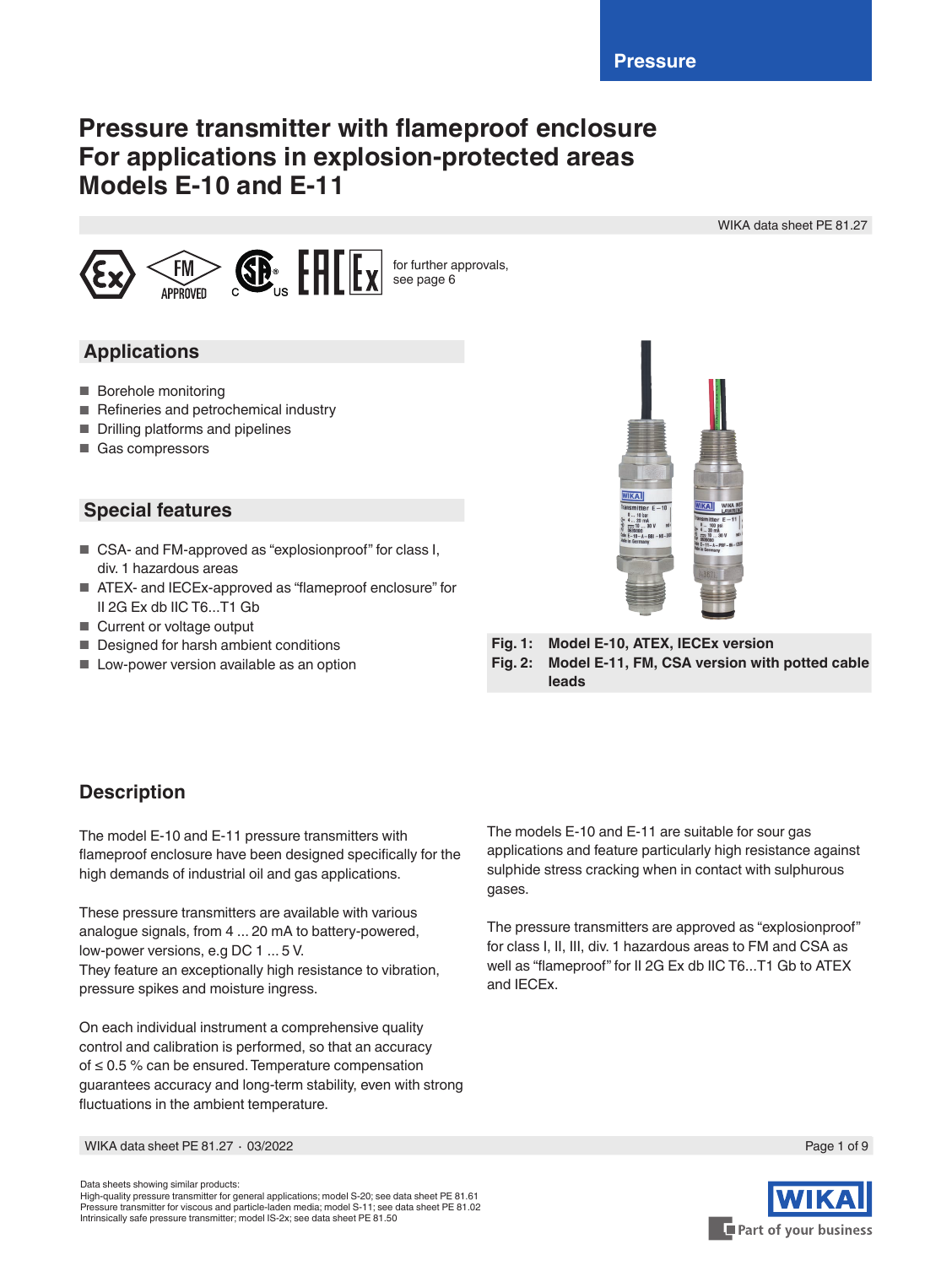# **Specifications**

|                                                  | <b>Accuracy specifications</b>                                                                                                  |  |  |  |  |
|--------------------------------------------------|---------------------------------------------------------------------------------------------------------------------------------|--|--|--|--|
| <b>Non-linearity per BFSL</b><br>per IEC 61298-2 | $\leq$ 0.2 % of span                                                                                                            |  |  |  |  |
| <b>Accuracy</b>                                  | $\rightarrow$ See "Max. measured error per IEC 61298-2"                                                                         |  |  |  |  |
| Max. measured error<br>per IEC 61298-2           | $0.5\%$ of span                                                                                                                 |  |  |  |  |
| Non-repeatability per<br>IEC 61298-2             | $\leq$ 0.1 % of span                                                                                                            |  |  |  |  |
|                                                  | Mean temperature coefficient at 0  80 °C [32  176 °F]                                                                           |  |  |  |  |
| Zero point                                       | $\leq$ 0.2 % of span/10 K                                                                                                       |  |  |  |  |
| Span                                             | $\leq$ 0.2 % of span/10 K                                                                                                       |  |  |  |  |
| Long-term stability per                          | $\leq$ 0.2 % of span/year                                                                                                       |  |  |  |  |
| <b>DIN 16086</b>                                 | For use in hydrogen applications, observe the technical information IN 00.40 at www.wika.com regarding long-<br>term stability. |  |  |  |  |
| <b>Reference conditions</b>                      | Per IEC 61298-1                                                                                                                 |  |  |  |  |

### **Measuring ranges**

|     | <b>Gauge pressure</b>  |        |                           |                                    |                                    |                           |                        |
|-----|------------------------|--------|---------------------------|------------------------------------|------------------------------------|---------------------------|------------------------|
| bar | <b>Measuring range</b> | 00.4   | 00.6                      | 01                                 | 01.6                               | 02.5                      | 04                     |
|     | Overpressure limit     | 3.1    | 3.1                       | 3.1                                | 6.2                                | 6.2                       | 14                     |
|     | <b>Measuring range</b> | 06     | 010                       | 016                                | 025                                | 040                       | 060                    |
|     | Overpressure limit     | 31     | 31                        | 62                                 | 62                                 | 80                        | 120                    |
|     | <b>Measuring range</b> | 0100   | 0160                      | 0250                               | 0400                               | $0 \dots 600^{ (1) (3) }$ | $0 \dots 1,000^{2}$ 3) |
|     | Overpressure limit     | 200    | 320                       | 500                                | 800                                | 1,200                     | 1,500                  |
| psi | <b>Measuring range</b> | 05     | 010                       | 015                                | 025                                | 030                       | 060                    |
|     | Overpressure limit     | 45     | 45                        | 45                                 | 89                                 | 89                        | 203                    |
|     | <b>Measuring range</b> | 0100   | 0.160                     | 0200                               | 0250                               | 0300                      | 0500                   |
|     | Overpressure limit     | 449    | 899                       | 899                                | 899                                | 899                       | 1,160                  |
|     | <b>Measuring range</b> | 0600   | 0750                      | 01,000                             | 01,500                             | 02,000                    | 03,000                 |
|     | Overpressure limit     | 1,160  | 1,740                     | 1,740                              | 2,900                              | 4.600                     | 7,200                  |
|     | <b>Measuring range</b> | 05,000 | $08,000$ <sup>1) 3)</sup> | $0 \dots 10,000^{2}$ <sup>2)</sup> | $0 \dots 15,000^{2}$ <sup>3)</sup> |                           |                        |
|     | Overpressure limit     | 11,600 | 17,400                    | 17,400                             | 21,750                             |                           |                        |

1) Measuring range not for model E-11 with FM and CSA approval 2) Measuring range not for model E-11 3) Measuring range not available for oxygen version, oil- and grease-free

|     | <b>Absolute pressure</b> |                |                |     |      |      |
|-----|--------------------------|----------------|----------------|-----|------|------|
| bar | <b>Measuring range</b>   | 00.4           | 00.6           | 01  | 01.6 | 02.5 |
|     | Overpressure limit       | $\overline{2}$ | $\overline{4}$ | 5   | 10   | 10   |
|     | <b>Measuring range</b>   | 04             | 06             | 010 | 016  |      |
|     | Overpressure limit       | 17             | 35             | 35  | 80   |      |
| psi | <b>Measuring range</b>   | 015            | 025            | 030 | 060  | 0100 |
|     | Overpressure limit       | 72             | 145            | 145 | 240  | 500  |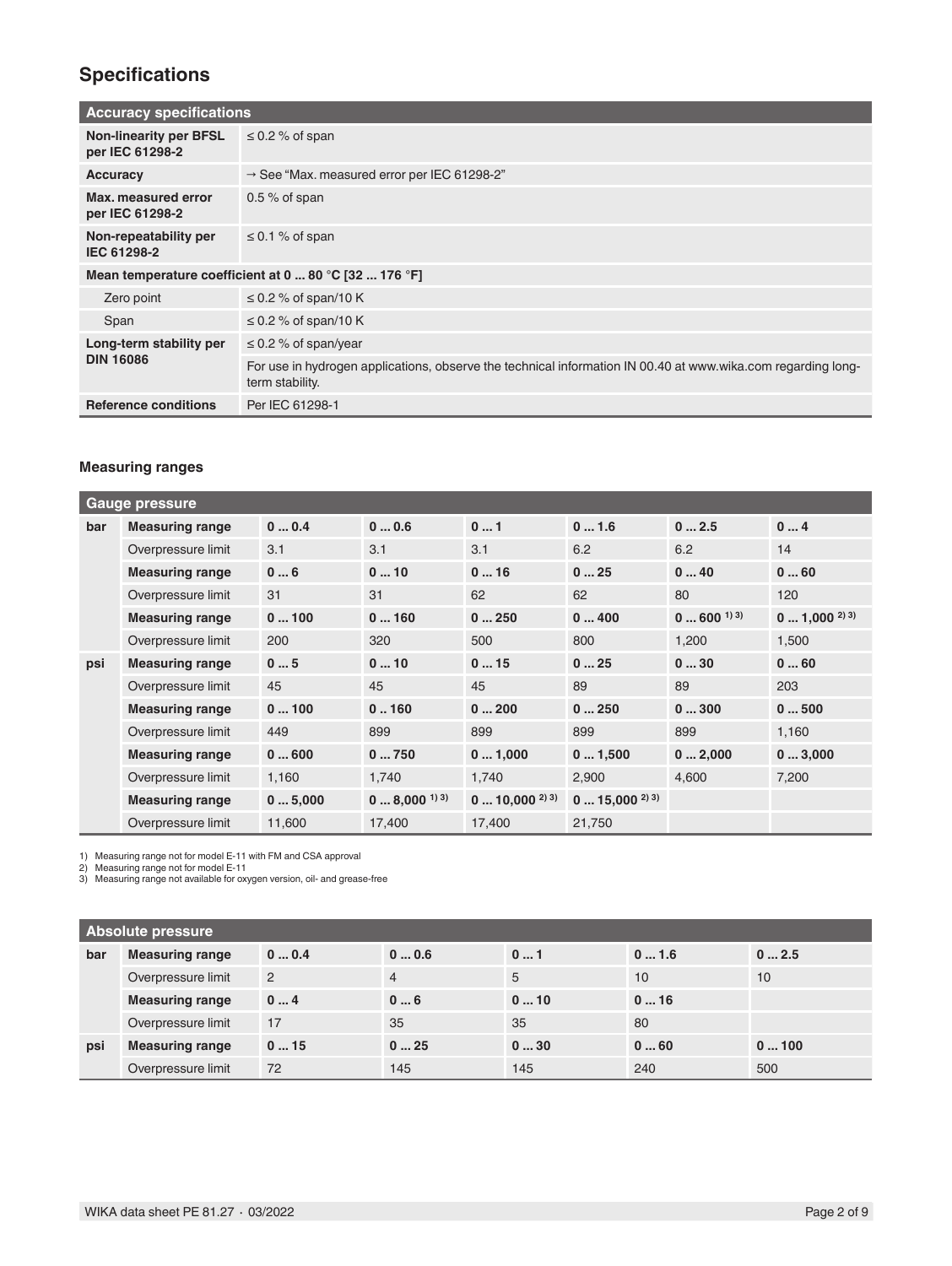| Vacuum and +/- measuring range |                        |                      |                    |                   |                      |                      |
|--------------------------------|------------------------|----------------------|--------------------|-------------------|----------------------|----------------------|
| bar                            | <b>Measuring range</b> | $-10$                | $-1$ $+0.6$        | $-1$ $+1.5$       | $-1$ $+3$            | $-1$ +5              |
|                                | Overpressure limit     | $\overline{2}$       | $\overline{4}$     | 5                 | 10                   | 17                   |
|                                | <b>Measuring range</b> | $-1+9$               | $-1$ +15           | $-1$ +25          |                      |                      |
|                                | Overpressure limit     | 35                   | 35                 | 50                |                      |                      |
| psi                            | <b>Measuring range</b> | $-30$ in Hg  0       | $-30$ in Hg $ +30$ | $-30$ in Hg $+60$ | $-30$ in Hg $ + 100$ | $-30$ in Hg $ + 200$ |
|                                | Overpressure limit     | 29                   | 145                | 240               | 500                  | 1.160                |
|                                | <b>Measuring range</b> | $-30$ in Hg $ + 300$ |                    |                   |                      |                      |
|                                | Overpressure limit     | 1.160                |                    |                   |                      |                      |

| <b>Further details on: Measuring range</b> |                                                                |  |  |  |
|--------------------------------------------|----------------------------------------------------------------|--|--|--|
| <b>Units</b>                               | bar, psi, kg/cm <sup>2</sup> , MPa, kPa                        |  |  |  |
|                                            | <b>Overpressure limit</b> $\rightarrow$ See "measuring ranges" |  |  |  |
| <b>Vacuum</b><br>resistance                | Yes                                                            |  |  |  |

| <b>Process connection</b>                         |                                                                         |                             |                        |                          |  |  |  |  |
|---------------------------------------------------|-------------------------------------------------------------------------|-----------------------------|------------------------|--------------------------|--|--|--|--|
| <b>Standard</b>                                   | <b>Thread size</b>                                                      | <b>Max. measuring range</b> | Overpressure limit     | <b>Sealing</b>           |  |  |  |  |
|                                                   | Process connections for model E-10                                      |                             |                        |                          |  |  |  |  |
| <b>EN 837</b>                                     | G 1/4 B                                                                 | 1,000 bar [15,000 psi]      | 1,480 bar [21,400 psi] | $\overline{\phantom{a}}$ |  |  |  |  |
|                                                   | G 1/4 female thread                                                     | 1,000 bar [15,000 psi]      | 1,480 bar [21,400 psi] | $\overline{\phantom{a}}$ |  |  |  |  |
|                                                   | $G\frac{1}{2}B$                                                         | 1,000 bar [15,000 psi]      | 1,480 bar [21,400 psi] | $\overline{\phantom{a}}$ |  |  |  |  |
| <b>DIN EN ISO 1179-2</b><br>(formerly DIN 3852-E) | $G\frac{1}{4}A$                                                         | 600 bar [8,700 psi]         | 858 bar [12,440 psi]   | <b>NBR</b>               |  |  |  |  |
| ANSI/ASME B1.20.1                                 | $\frac{1}{8}$ NPT                                                       | 400 bar [5,800 psi]         | 572 bar [8,290 psi]    | $\overline{\phantom{a}}$ |  |  |  |  |
|                                                   | 1/4 NPT                                                                 | 1,000 bar [15,000 psi]      | 1,480 bar [21,400 psi] | $\overline{\phantom{a}}$ |  |  |  |  |
|                                                   | 1/4 NPT female thread                                                   | 1,000 bar [15,000 psi]      | 1,480 bar [21,400 psi] | $\overline{\phantom{a}}$ |  |  |  |  |
|                                                   | $\frac{1}{2}$ NPT                                                       | 1,000 bar [15,000 psi]      | 1,480 bar [21,400 psi] | $\overline{\phantom{a}}$ |  |  |  |  |
| <b>Process connections for model E-11</b>         |                                                                         |                             |                        |                          |  |  |  |  |
|                                                   | $G \n$ % B flush<br>(available for measuring<br>ranges $0 \dots 2.5$ to | 600 bar [8,700 psi]         | 600 bar [8,700 psi]    | <b>NBR</b>               |  |  |  |  |
|                                                   |                                                                         | 400 bar [5,800 psi]         | 400 bar [5,800 psi]    | FPM/FKM                  |  |  |  |  |
|                                                   | $0600$ bar)                                                             | 200 bar [2,900 psi]         | 200 bar [2,900 psi]    | <b>EPDM</b>              |  |  |  |  |
|                                                   | G 1 B flush (available for                                              | 1.6 bar [20 psi]            | 10 bar [145 psi]       | <b>NBR</b>               |  |  |  |  |
|                                                   | measuring ranges 0  0.4<br>to $01.6$ bar)                               | 1.6 bar [20 psi]            | 10 bar [145 psi]       | FPM/FKM                  |  |  |  |  |
|                                                   |                                                                         | 1.6 bar [20 psi]            | 10 bar [145 psi]       | <b>EPDM</b>              |  |  |  |  |

| <b>Further details on: Process connection</b> |                                                                                                                                                     |  |  |  |
|-----------------------------------------------|-----------------------------------------------------------------------------------------------------------------------------------------------------|--|--|--|
| Max. measuring range                          | $\rightarrow$ See above                                                                                                                             |  |  |  |
| <b>Overpressure limit</b>                     | $\rightarrow$ See above                                                                                                                             |  |  |  |
| <b>Sealing</b>                                | $\rightarrow$ See above                                                                                                                             |  |  |  |
| <b>Possible restrictions</b>                  | Depending on the choice of sealing on the process connection, there may be restrictions in the permissible<br>medium and ambient temperature range. |  |  |  |
| <b>NBR</b>                                    | $-30$ +100 °C [-22  +212 °F]                                                                                                                        |  |  |  |
| <b>FPM/FKM</b>                                | $-15$ +102 °C [5  215 °F] / -15  +105 °C [5  221 °F]                                                                                                |  |  |  |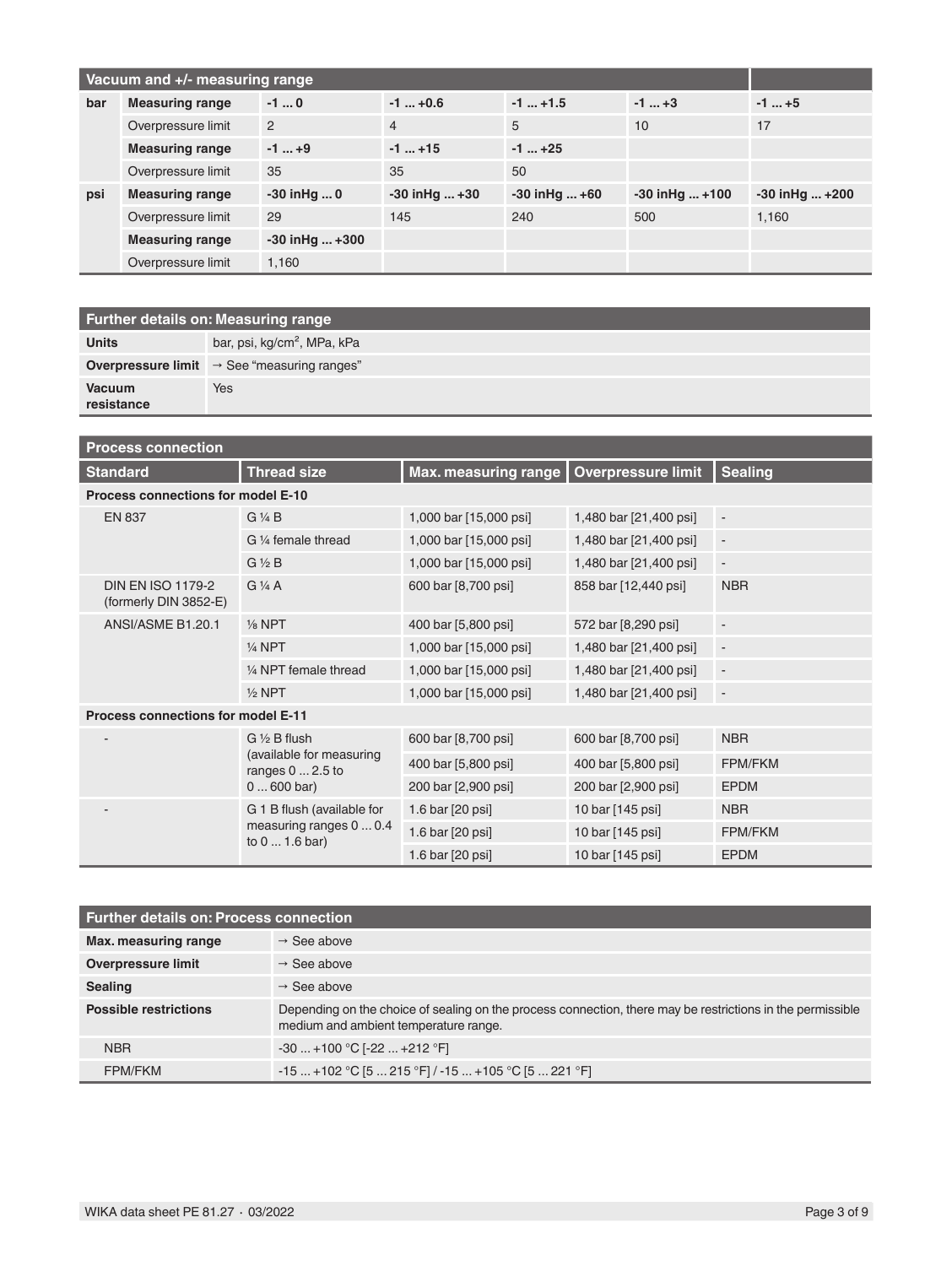| <b>Output signal</b>          |                                                                                       |                                        |                                                                                                |  |  |
|-------------------------------|---------------------------------------------------------------------------------------|----------------------------------------|------------------------------------------------------------------------------------------------|--|--|
| <b>Signal type</b>            |                                                                                       |                                        |                                                                                                |  |  |
| Current (2-wire)              | 420mA                                                                                 |                                        |                                                                                                |  |  |
| Voltage (3-wire)              | $\blacksquare$ DC 0  5 V<br>DC 0.5  4.5 V<br>$\blacksquare$ DC 1  5 V<br>■ DC 0  10 V |                                        |                                                                                                |  |  |
| Load in $\Omega$              |                                                                                       |                                        |                                                                                                |  |  |
| Output signal 4  20 mA        |                                                                                       | $\le$ (supply voltage - 10 V) / 0.02 A |                                                                                                |  |  |
| Output signal DC 0  5 V       |                                                                                       | > maximum output signal / 1 mA         |                                                                                                |  |  |
| Output signal DC 0.5  4.5 V   | >100k                                                                                 |                                        |                                                                                                |  |  |
| Output signal DC 1  5 V       | >100k                                                                                 |                                        |                                                                                                |  |  |
| Output signal DC 0  10 V      | > maximum output signal / 1 mA                                                        |                                        |                                                                                                |  |  |
| <b>Voltage supply</b>         |                                                                                       |                                        |                                                                                                |  |  |
| Supply voltage                | Output signal 4  20 mA                                                                |                                        | DC 10  30 V                                                                                    |  |  |
|                               | Output signal DC 0  5 V                                                               |                                        | DC 10  30 V                                                                                    |  |  |
|                               | Output signal DC 0.5  4.5 V                                                           |                                        | DC 5  30 V                                                                                     |  |  |
|                               | Output signal DC 1  5 V                                                               |                                        | DC 6  30 V                                                                                     |  |  |
|                               | Output signal DC 0  10 V                                                              |                                        | DC 14  30 V                                                                                    |  |  |
| Power consumption             | 1W                                                                                    |                                        |                                                                                                |  |  |
| <b>Dynamic behaviour</b>      |                                                                                       |                                        |                                                                                                |  |  |
| Settling time per IEC 61298-2 | $\leq$ 2 ms                                                                           |                                        |                                                                                                |  |  |
|                               | $\leq 10$ ms                                                                          |                                        | For model E-10 with measuring range $\leq$ 0  25 bar at medium temperature $<$ -30 °C [-22 °F] |  |  |
|                               |                                                                                       | For model E-11                         |                                                                                                |  |  |

| <b>Electrical connection</b>                                                             |                        |                                                      |                                       |                                                                                             |                         |
|------------------------------------------------------------------------------------------|------------------------|------------------------------------------------------|---------------------------------------|---------------------------------------------------------------------------------------------|-------------------------|
| <b>Connection type</b>                                                                   | IP code $(1)$ 2)       | Wire cross-section                                   | <b>Cable diameter</b>                 | Cable lengths                                                                               | <b>Cable material</b>   |
| $\frac{1}{2}$ NPT male conduit, with<br>potted cable outlet<br>(ATEX and IECEx approval) | <b>IP67</b>            | $3 \times 0.5$ mm <sup>2</sup><br>AWG <sub>20</sub>  | 6.8 mm [0.27 in]                      | $\blacksquare$ 2 m<br>$\blacksquare$ 5 m<br>$\blacksquare$ 10 m                             | Polyolefin<br>copolymer |
| $\frac{1}{2}$ NPT male conduit with<br>cable outlet<br>(FM and CSA approval)             | NEMA 4x<br><b>IP67</b> | $3 \times 0.56$ mm <sup>2</sup><br>AWG <sub>20</sub> | 5.4 mm $[0.21$ in                     | $\blacksquare$ 6 ft<br>$\blacksquare$ 10 ft<br>$\blacksquare$ 20 ft<br>■ 30 ft              | <b>PVC</b>              |
| $\frac{1}{2}$ NPT male conduit, with<br>potted cable leads<br>(FM and CSA approval)      | NEMA 4x<br><b>IP67</b> | $3 \times 0.5$ mm <sup>2</sup><br>AWG <sub>20</sub>  | $3 \times 2.6$ mm $[3 \times 0.10$ in | $\blacksquare$ 6 ft<br>$\blacksquare$ 10 ft<br>$\blacksquare$ 20 ft<br>$\blacksquare$ 30 ft | Polyolefin              |

1) The stated IP codes only apply when plugged in using mating connectors that have the appropriate IP code.

2) For IP code IP67 the ambient temperature range is limited to -40 °C ... +80 °C [-40 ... +176 °F].

| <b>Further details on: Electrical connection</b> |                         |  |  |
|--------------------------------------------------|-------------------------|--|--|
| <b>Connection type</b>                           | $\rightarrow$ See above |  |  |
| Wire cross-section                               | $\rightarrow$ See above |  |  |
| Cable diameter                                   | $\rightarrow$ See above |  |  |
| Cable lengths                                    | $\rightarrow$ See above |  |  |
| Pin assignment                                   | $\rightarrow$ See below |  |  |
| Ingress protection (IP code) per IEC 60529       | $\rightarrow$ See above |  |  |
| <b>Short-circuit resistance</b>                  | $S_{+}$ vs. U-          |  |  |
| Reverse polarity protection                      | $U_+$ vs. $U_-$         |  |  |
| <b>Insulation voltage</b>                        | DC 500 V                |  |  |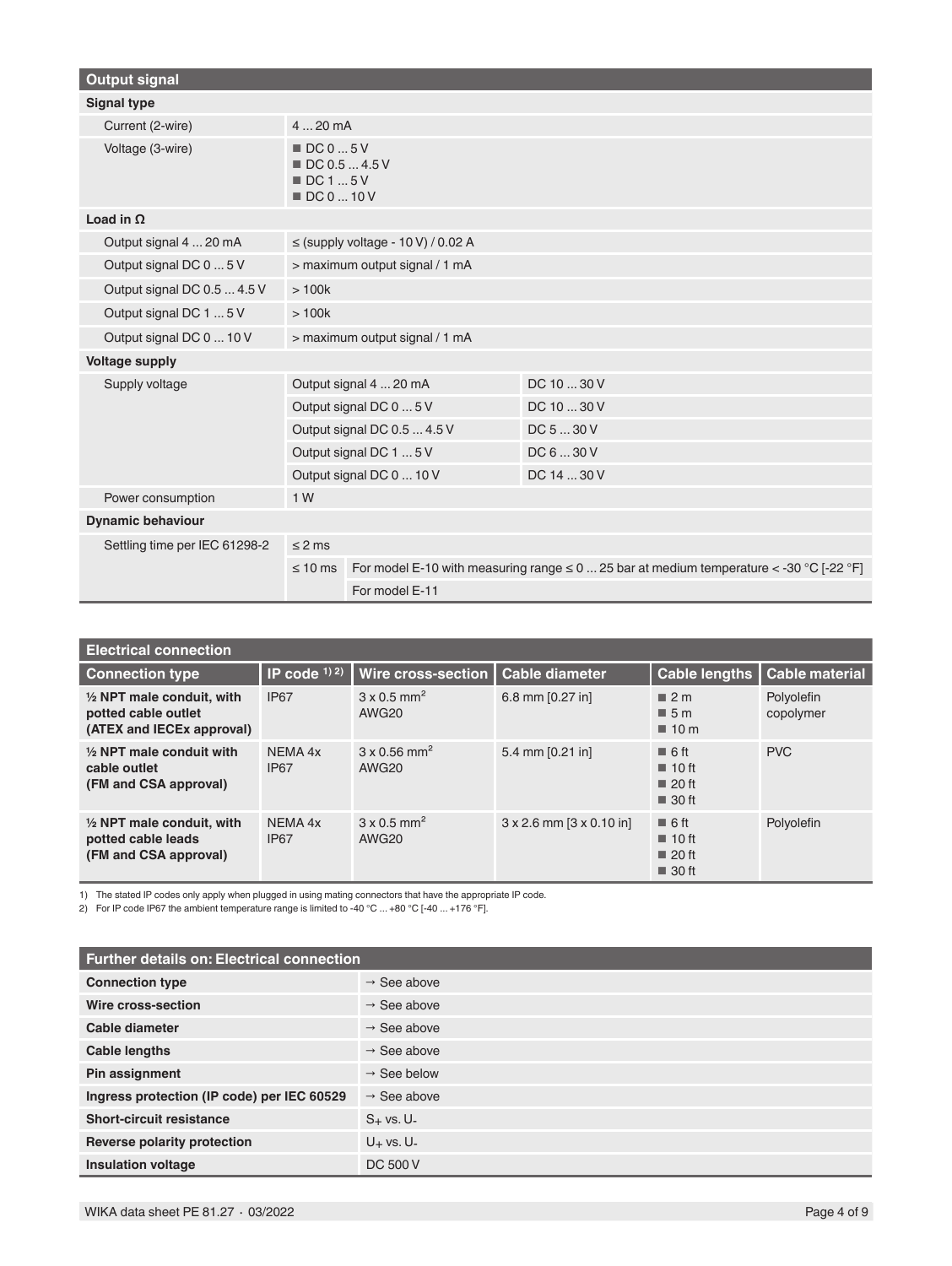### **Pin assignment**

**½ NPT male conduit, with potted cable outlet (ATEX and IECEx approval)**

| . |        |                          |              |
|---|--------|--------------------------|--------------|
|   |        | 2-wire                   | 3-wire       |
|   | U+     | Red                      | Red          |
|   | U-     | <b>Black</b>             | <b>Black</b> |
|   | $S+$   | -                        | <b>Brown</b> |
|   | Shield | Shield connected to case |              |

### **½ NPT male conduit, with cable outlet (FM and CSA approval) 2-wire 3-wire** U+ Red Red U- Black Black Γ  $\equiv$ S+ - Brown Shield Shield connected to case

#### **Legend**

- U<sub>+</sub> Positive power supply terminal<br>U- Negative power supply terminal
- Negative power supply terminal
- S+ Analogue output

### **Material**

|                                     | <b>Material (wetted)</b>                                        |                                                          |  |  |  |
|-------------------------------------|-----------------------------------------------------------------|----------------------------------------------------------|--|--|--|
|                                     | Model E-11 and E-10 with measuring range<br>$\leq$ 25 bar       | Stainless steel                                          |  |  |  |
|                                     | Model $E-10$ with measuring range $> 25$ bar,<br>NACE-compliant | ■ Stainless steel<br>$\blacksquare$ Elgiloy <sup>®</sup> |  |  |  |
|                                     | Sealing                                                         | $\rightarrow$ See "Process connection"                   |  |  |  |
|                                     | Material (in contact with the environment)                      |                                                          |  |  |  |
|                                     | Case                                                            | Stainless steel                                          |  |  |  |
|                                     | Cable                                                           | $\rightarrow$ See "Electrical connection"                |  |  |  |
| <b>Pressure transmission medium</b> |                                                                 |                                                          |  |  |  |
|                                     | Model E-11 and E-10 with measuring range<br>$\leq$ 25 bar       | Synthetic oil                                            |  |  |  |
|                                     |                                                                 |                                                          |  |  |  |

# Model E-10 with measuring range > 25 bar No pressure transmission medium

### **½ NPT male conduit, with potted cable leads (FM and CSA approval)**

| $V/T$ upprover |        |                          |              |  |
|----------------|--------|--------------------------|--------------|--|
|                |        | 2-wire                   | 3-wire       |  |
|                | $U +$  | Red                      | Red          |  |
|                | U-     | <b>Black</b>             | <b>Black</b> |  |
|                | S+     | $\overline{\phantom{a}}$ | <b>Brown</b> |  |
|                | Shield | Green                    | Green        |  |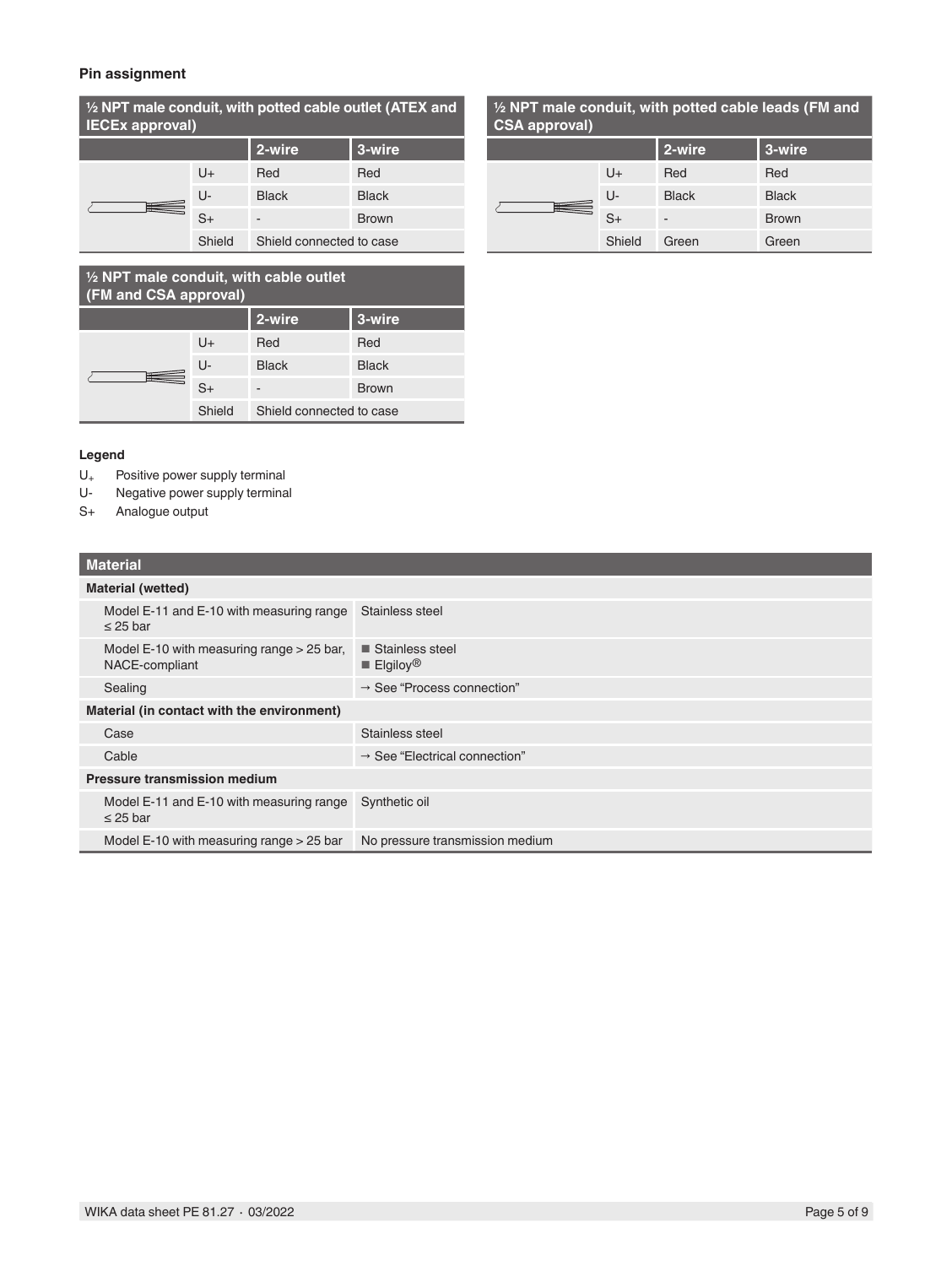| <b>Operating conditions</b>                            |                                           |                            |                              |  |  |
|--------------------------------------------------------|-------------------------------------------|----------------------------|------------------------------|--|--|
| Permissible temperature ranges $(1)$ $(2)$ $(3)$ $(4)$ |                                           |                            |                              |  |  |
| Instruments per ATEX and IECEx                         | Medium and ambient                        | T <sub>6</sub>             | $-40+60$ °C [-40  +140 °F]   |  |  |
|                                                        | temperature limit                         | T <sub>5</sub>             | $-40+75$ °C [-40  +167 °F]   |  |  |
|                                                        |                                           | T4T1                       | $-40+105$ °C [-40  +221 °F]  |  |  |
|                                                        | Storage temperature limit                 |                            | $-40+70$ °C [-40  +158 °F]   |  |  |
| Instruments per FM, CSA                                | Medium and ambient<br>temperature limit   | T <sub>6</sub>             | $-40+60$ °C [-40  +140 °F]   |  |  |
|                                                        |                                           | T4T1                       | $-40$ +105 °C [-40  +221 °F] |  |  |
|                                                        | Storage temperature limit                 | $-40+70$ °C [-40  +158 °F] |                              |  |  |
| Vibration resistance per IEC 60068-2-6                 | 10 <sub>q</sub>                           |                            |                              |  |  |
| Shock resistance per IEC 60068-2-27                    | 100 g (mechanical shock)                  |                            |                              |  |  |
| Ingress protection (IP code) per IEC 60529 $4$ )       | $\rightarrow$ See "Electrical connection" |                            |                              |  |  |

1) Restricted medium temperature range for oxygen applications: -20 ... +60 °C [-4 ... +140 °F]

2) For restrictions, see "Further details on: Process connection"

3) Restriction for version with protective cap: T4 ... T1, -40 ... +102 °C [-40 ... +215 °F]

4) For IP code IP67 the ambient temperature range is limited to -40 °C ... +80 °C [-40 ... +176 °F]

| <b>Options for specific media</b>  |                                                                        |                           |  |
|------------------------------------|------------------------------------------------------------------------|---------------------------|--|
| Oil- and grease-free               |                                                                        |                           |  |
| Residual hydrocarbon               | $< 1,000$ mg/m <sup>2</sup>                                            |                           |  |
| Packaging                          | Protection cap on the process connection                               |                           |  |
| Oxygen, oil- and grease-free       |                                                                        |                           |  |
| <b>Measuring ranges</b>            | Max. 400 bar [5,000 psi]                                               |                           |  |
| Over pressure limit                | 2 times                                                                |                           |  |
| Residual hydrocarbon               | Measuring ranges < 30 bar [435 psi]                                    | $< 500$ mg/m <sup>2</sup> |  |
|                                    | Measuring ranges $>$ 30 bar [435 psi]                                  | $< 200$ mg/m <sup>2</sup> |  |
| Packaging                          | Protection cap on the process connection                               |                           |  |
| Max. permissible temperature range | $-20$ +60 °C [ $-4$ +140 °F]                                           |                           |  |
| Elastomer sealing                  | Max. -15  +60 °C [5  140 °F] and max. 30 bar [435 psi] measuring range |                           |  |
| Hydrogen                           | On request                                                             |                           |  |

| <b>Packaging and instrument labelling</b> |                           |  |
|-------------------------------------------|---------------------------|--|
| Packaging                                 | Individual packaging      |  |
| Instrument labelling                      | WIKA product label, glued |  |

# **Approvals**

| Logo                                  | <b>Description</b>                                                                                  | <b>Country</b> |
|---------------------------------------|-----------------------------------------------------------------------------------------------------|----------------|
| $C\epsilon$                           | <b>EU declaration of conformity</b>                                                                 | European Union |
|                                       | <b>EMC</b> directive<br>EN 61326 emission (group 1, class B) and immunity (industrial environments) |                |
|                                       | Pressure equipment directive                                                                        |                |
|                                       | RoHS directive                                                                                      |                |
| $\langle \epsilon \mathbf{x} \rangle$ | <b>ATEX</b> directive<br>Flameproof enclosure (Ex d), EN 60079-0, EN 60079-1                        |                |
| <b>IEC IECEx</b>                      | <b>IECEX</b><br>Hazardous areas<br>Flameproof enclosure (Ex d), IEC 60079-0, IEC 60079-1            | International  |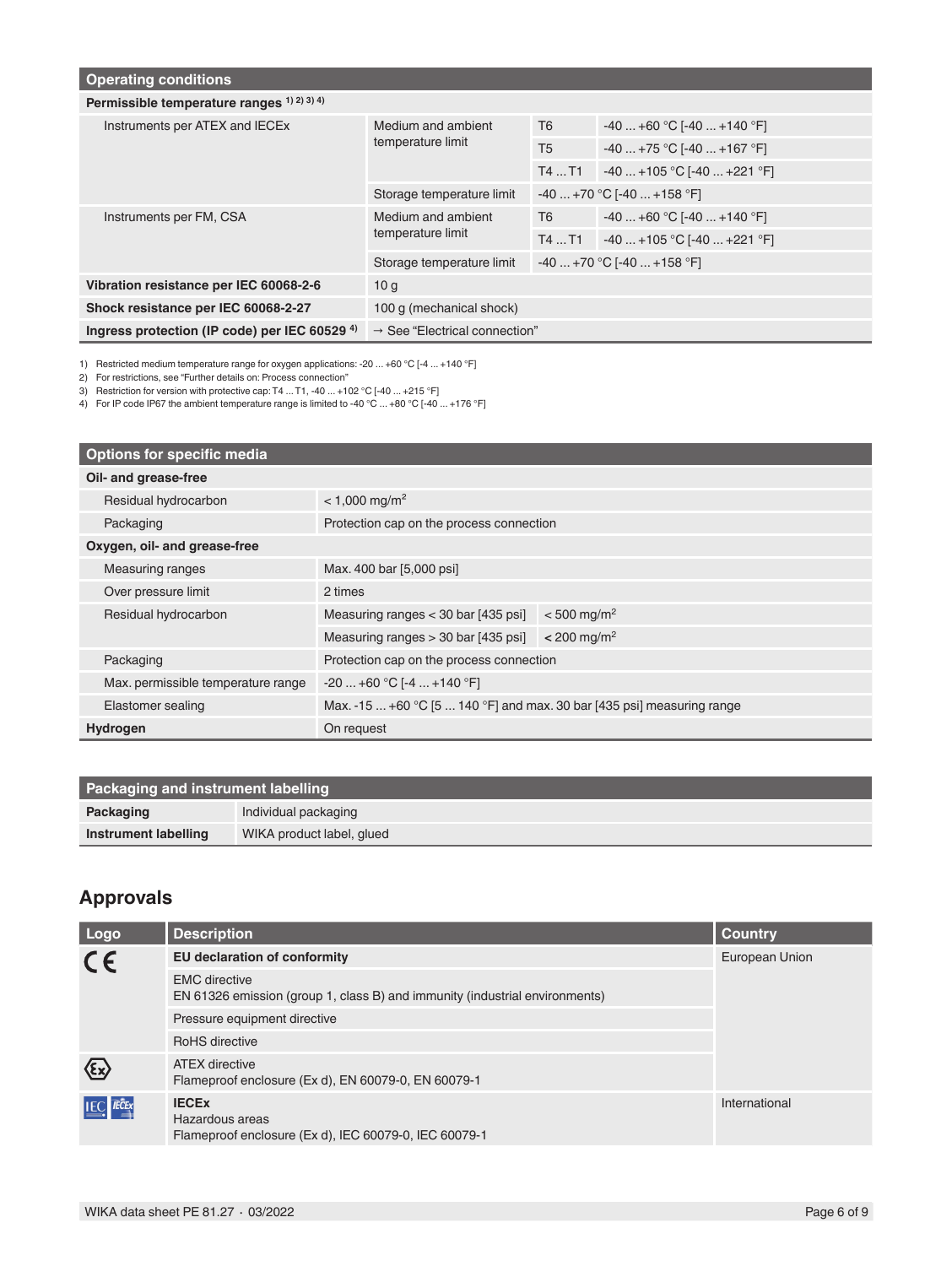| Logo                 | <b>Description</b>                                                                                                           | <b>Country</b> |
|----------------------|------------------------------------------------------------------------------------------------------------------------------|----------------|
| <b>FM</b>            | <b>FM</b><br>Hazardous areas<br>Explosionproof class 3600, class 3615, class 3810                                            | <b>USA</b>     |
| $\bigoplus_{\cup s}$ | <b>CSA</b><br>Safety (e.g. electr. safety, overpressure, )<br>$\blacksquare$ Hazardous areas<br>Class 2258 02, class 2258 82 | USA and Canada |

### **Optional approvals**

| Logo           | <b>Description</b>                                         | <b>Country</b>    |
|----------------|------------------------------------------------------------|-------------------|
| <b>EALEx</b>   | <b>EAC</b>                                                 | Eurasian Economic |
|                | Electromagnetic compatibility                              | Community         |
|                | Hazardous areas                                            |                   |
| $\mathbb{Z}^3$ | <b>KCs</b><br>Hazardous areas                              | Korea             |
|                | <b>CRN</b><br>Safety (e.g. electr. safety, overpressure, ) | Canada            |

 $\rightarrow$  Approvals and certificates, see website

## **Manufacturer's information**

| Logo | <b>Description</b>          |
|------|-----------------------------|
|      | <b>China RoHS directive</b> |

# **Safety-related characteristic values**

| Safety-related characteristic values |              |  |
|--------------------------------------|--------------|--|
| <b>MTTF</b>                          | $>100$ years |  |

 $\rightarrow$  Approvals and certificates, see website

| Safety-related characteristic values (Ex) |                                                                                                                                                |  |
|-------------------------------------------|------------------------------------------------------------------------------------------------------------------------------------------------|--|
| Ex marking                                |                                                                                                                                                |  |
| ATEX and IECEx                            | II 2G Ex db IIC T6T1 Gb (KEMA 05 ATEX 2240 X)<br>Ex db IIC T6T1 Gb (IECEx DEK 15.0048X)                                                        |  |
| <b>FM</b>                                 | Explosionproof for<br>Class I, Division 1, Groups A, B, C and D<br>Class II, Division 1, Groups E, F and G<br>Class III, Division 1<br>Type 4  |  |
| <b>CSA</b>                                | Explosionproof for<br>Class I, Division 1, Groups A, B, C and D<br>Class II, Division 1, Groups E, F and G<br>Class III, Division 1<br>Type 4X |  |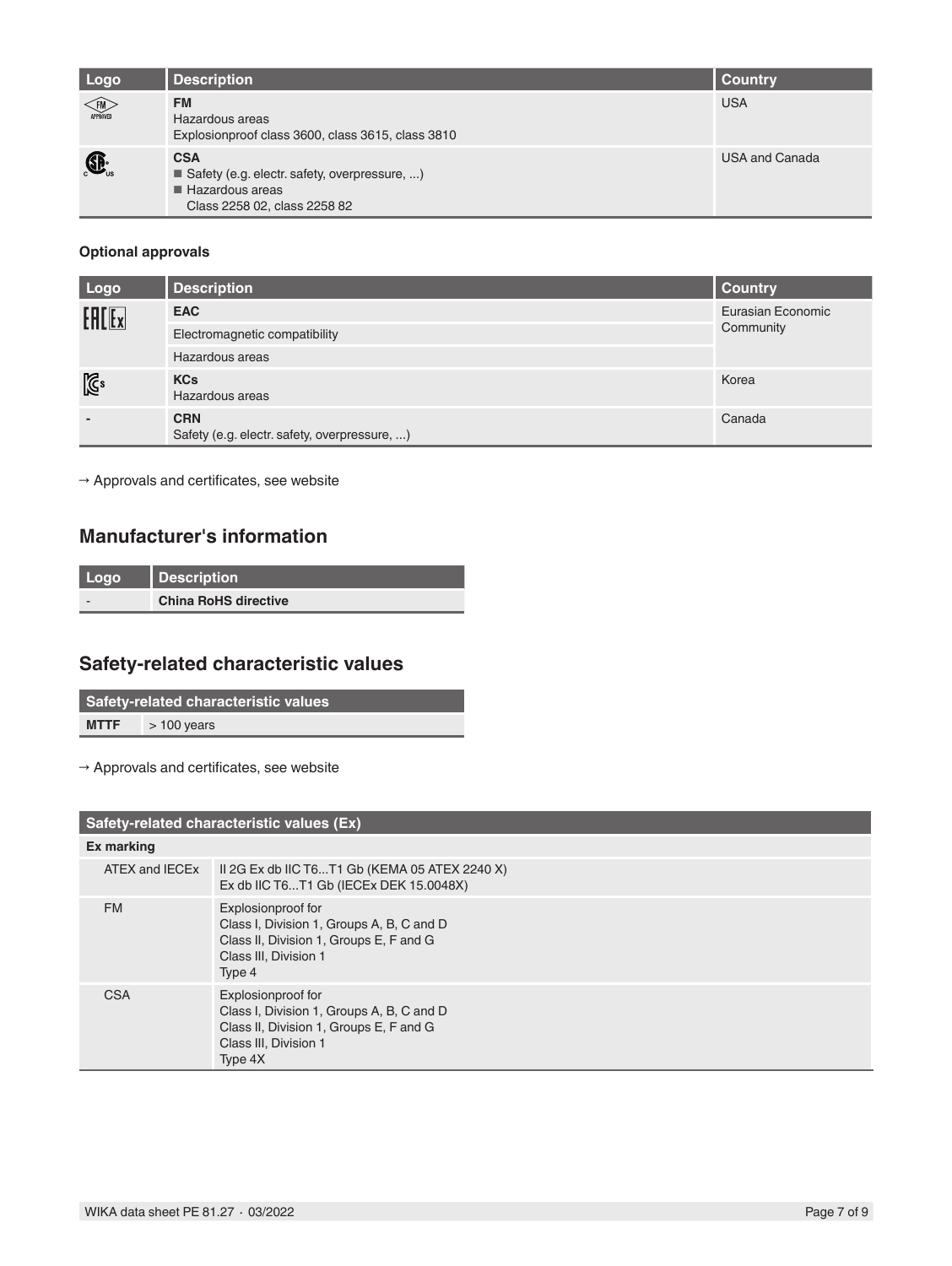# **Dimensions in mm [in]**



½ NPT male conduit, with potted cable outlet (ATEX and IECEx approval) Model E-1\*-\*-\*\*\*-\*\*-\*\*CX\*\*-\*\* (without protective cap)

[4.13]

5C

 $\frac{\emptyset27}{[1.06]}$ 

πm

 $1/2$ NPT

[1.06]

 $\approx$ 

G1/2B<br>EN837

[0.79]

 $\frac{1}{2}$ 

½ NPT male conduit, with cable outlet (FM and CSA approval) Model E-1\*-\*-\*\*-\*\*-\*\*2X-\*\*



½ NPT male conduit, with potted cable leads (FM and CSA approval) Model E-1\*-\*-\*\*\*-\*\*-\*\*3X-\*\*



WIKA data sheet PE 81.27 ⋅ 03/2022 Page 8 of 9